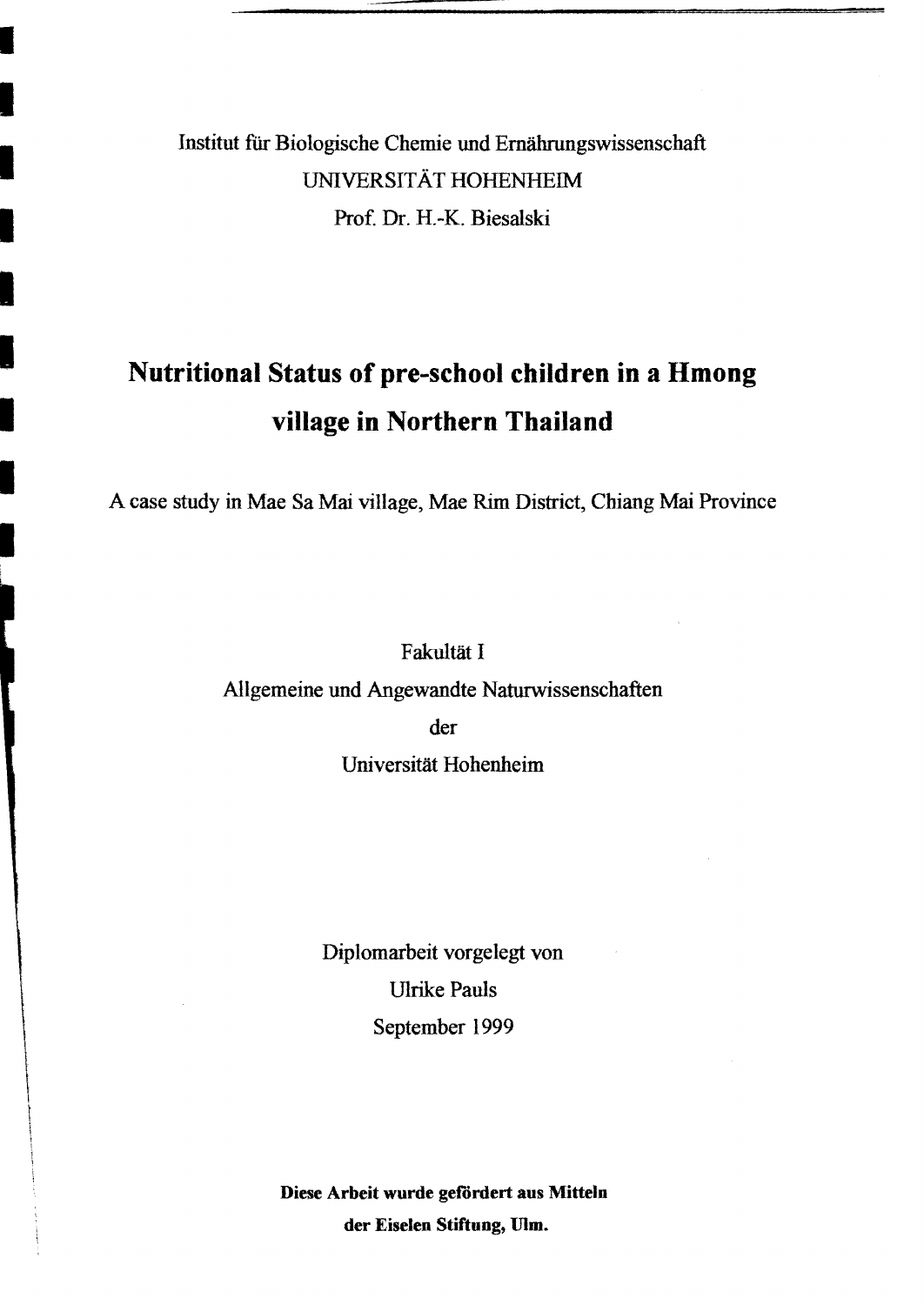#### 6 Summary

The aim of the study was the nutritional assessment of pre-school children with direct and indirect methods as weil as to identify non-nutritional factors influencing health and growth. Information on socio-economic, agricultural and medical background was gathered during a period of two months in the scope of an international and interdisciplinary study project on 'Environmental and health issues in watersheds of Northern Thailand'. The study village was chosen by the project co-ordinators.

The target group were households with children of 1-5 years, of which 60 respectively 80 were randomly selected. For assessing dietary intake of children, the 24-hour recall method was used. Additional information on nutritional status was delivered by anthropometric indices, biochemical analysis of retinol,  $\beta$ -carotene and  $\alpha$ -tocopherol in plasma and clinical assessment of nutrient deficiency signs in 52 children. Information on socio-economic and medical data was obtained by conducting interviews with children's parents.

The results indicate a generally low dietary energy intake with a marginal supply of most nutrients. Plasma analysis confirmed these findings, whereby especially the concentrations of carotene and tocopherol were low. Clinical deficiency signs, such as goitre, cheliosis, skin infections and anaemia are found in some children, but a problem of severe malnutrition does not exist.

Measurement of weight and height in children derived a high prevalence  $(67 \%)$  of stunting (HFA  $\le$  -2 SD) and a mild to moderate prevalence (23 %) of underweight (WFA  $\le$  -2 SD). Wasting (WFH < -2 SD) was not prevalent in the surveyed group.

Exclusive breast-feeding is common, but rarely practised longer than 4 months. However, the average duration of breast-feeding was mostly up to two years. Complementary food mostly consists of rice with water, every now and then mixed with bananas. Commercial products are on the increase since more and more mothers tend to give birth at hospitals, where milk powder is commonly used.

Traditionai diets rely heavily on rice, mainly eaten with a curry ofvegetables. Protein as weil as vitamin A derives mainly from plant sources, of which the bioavailability is lower than from animaI sources. For small children, the problem of digesting fibrous contents of plant products becomes an additional problem, as the change from breast-feeding to family foods is nearly immediate. Therefore, the weaning process is often equal to a period of short-fall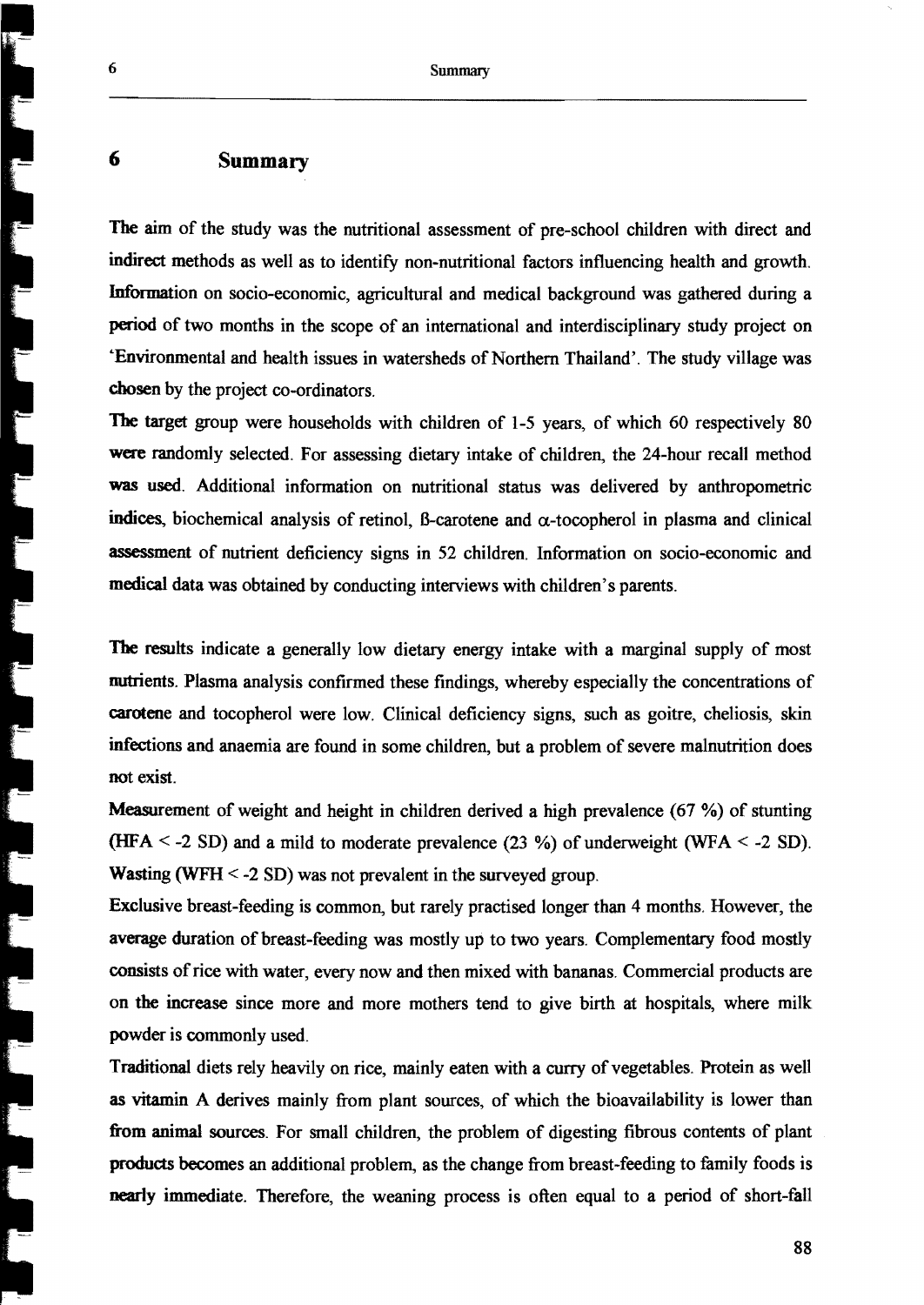conceming nutrient supply. Animal products, such as meat, fish and eggs were rarely consumed, thus the supply with protein is likely to be insufficient in childhood.

Total calorie intake was insufficient compared to the recommendations, especially the dietary content of fat was low for children under five years, therefore a deliberate increase of fat is desirable.

The consumption of locally available fresh fruits and vegetables was lower than one might expect, especially of products they harvested during the time of the study. The intake of refined carbohydrates and sweet in-between meals increases with the amount of money people are able to spend.

Sanitary conditions are to improve, especially the situation of water storage and treatment. Water storage is not safe, and most families do not treat their drinking water. Infectious diseases and diarrhoea can deteriorate cbildren's nutritional status and impair their immune system.

The recent changes of agricultural production systems led not only to increased incomes, but bears a great risk of changing expenditure patterns. Families tend to spend more money for prestige foods and status symbols rather than mind a well-balanced diet for their children. Increased agricultural production also led to a higher chemical input, wbich can have detrimental effects on heaIth and environment. Direct pesticide poisoning and chemical residues in foods threat health and nutrition of both farmers and consumers.

HilI tribes are likely going to face the same problems as many developed populations did in recent years. Although many negative effects and tributes to better economical situations are known, it is unknown how to protect people from it.

Possible measures to improve or sustain a good nutritional situation are to encourage mothers to exclusive breast-feeding up to 6 months. Weaning foods should be more diversified and less bulky.

Further more, the general calorie intake should be increased by raising the proportion of fat in meals and by a higher frequency of in-between meals such as fresh fruits or nuts for elder children. If possible, the proportion of protein from animal sources should be raised.

The high intake of processed foods and sweetness should be reduced to prevent dental caries and nutrition-related illnesses.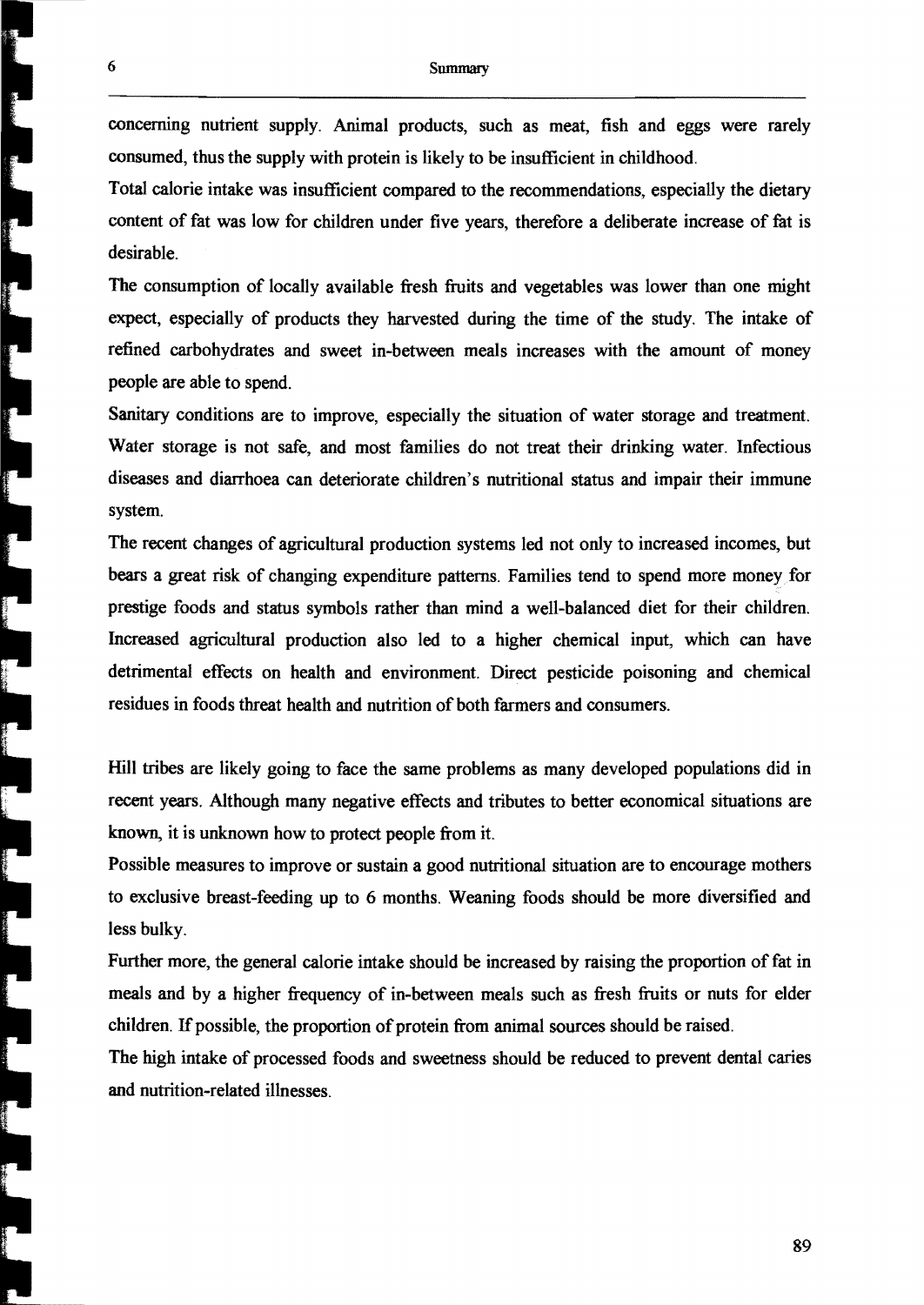### 7 Zusammenfassung

#### **Hintergrund**

Die Bergregionen im Norden Thailands sind die Heimat der sogenannten ,Bergvölker', deren Status umstritten ist, da sie ihre eigene Sprache sprechen und sich in den Regenwäldern mehr oder weniger illegal seßhaft gemacht haben. Eines dieser Völker sind die "Hmong". Früher lebten sie vorwiegend vom Opiumanbau. Mit zunehmendem Druck, der hauptsächlich von den USA auf die thailändische Regierung ausgeübt wurde, um dem Drogenanbau Einhalt zu gebieten, wurde den Bergbewohnern ihre wirtschaftliche Grundlage entzogen. Um weiteren Opiumanbau zu verhindern, wurden die sogenannten ,Royal Projects' initiiert, eine Möglichkeit, kontrolliert und ohne großes finanzielles Risiko landwirtschaftliche Erzeugnisse, wie z.B Salat, Erdbeeren oder Karotten zu produzieren, deren Absatz weitgehend organisiert und garantiert ist. Im Gegensatz dazu entdeckten andere Bauern mit dem Anbau von Litchis eine lukrative Frucht, deren Ertrag im günstigen Fall hohe Einkommen verspricht, die allerdings anfällig fiir Ernteausfälle ist.

#### Problemstellung

Die Bergstämme werden auch heute noch teilweise als Außenseiter betrachtet und behandelt. Vom wirtschaftlichen Aufschwung waren sie nicht in dem Maße betroffen wie ethnische Thais. Die Ernährungssituation wurde von einigen Forschern während ihrer Arbeit bei verschiedenen Studien bemängelt, dennoch waren lange Zeit keine ausfiihrlichen Daten vorbanden. Monotone Mahlzeiten, die Lebensbedingungen in den Bergen, wo es im Winter empfindlich kalt werden kann, und ihre schlechte Anbindung an medizinische Versorgung fiihrten zu der Annahme, daß die Bewohner der Bergregionen wirtschaftlich und gesundheitlich benachteiligt sind.

Im Rahmen eines internationalen und interdisziplinären Projektes sollten neben agrarwirtschaftlichen und sozioökonomischen auch ernährungswissenschaftliehe Probleme erfaßt werden.

#### **Methoden**

Da kaum Daten, die den Ernährungsstatus der Bergvölker betreffen, vorhanden sind, war es ein Ziel dieser Arbeit, mit Hilfe direkter und indirekter Methoden in 60 Haushalten eines Hmong-Dorfes den Ernährungszustand von Kindern zwischen eins und fünf Jahren zu erfassea Mit Hilfe des ,24-Stunden recalls' wurde die durchschnittliche tägliche Aufnahme von Makro-und Mikronährstoffen ermittelt. Zusätzlich wurden Angaben zu Familiengröße, Art des Einkommens, Bildungsstatus und zu Gesundheit und Krankheit der Kinder erfragt.

Um ein erweitertes Bild des Ernährungsstatus zu erhalten, wurde das Gewicht und die Körpergröße von 52 Kinder gemessen, und außerdem Kapillarblut aus dem Finger amaommen, um es auf Plasmakonzentrationen von Retinol, Betacarotin und Tocopherol zu untersuchen. Weitere Hinweise auf Fehlernährung lieferte die Untersuchung der Kinder auf sichtbare Mangelsymptome.

#### **Ergebnisse**

Die Ergebnisse zeigen eine marginale Versorgung mit den meisten Mineralien und Spurenelementen, hauptsächlich aufgrund einer allgemein niedrigen Zufuhr von Kalorien. Die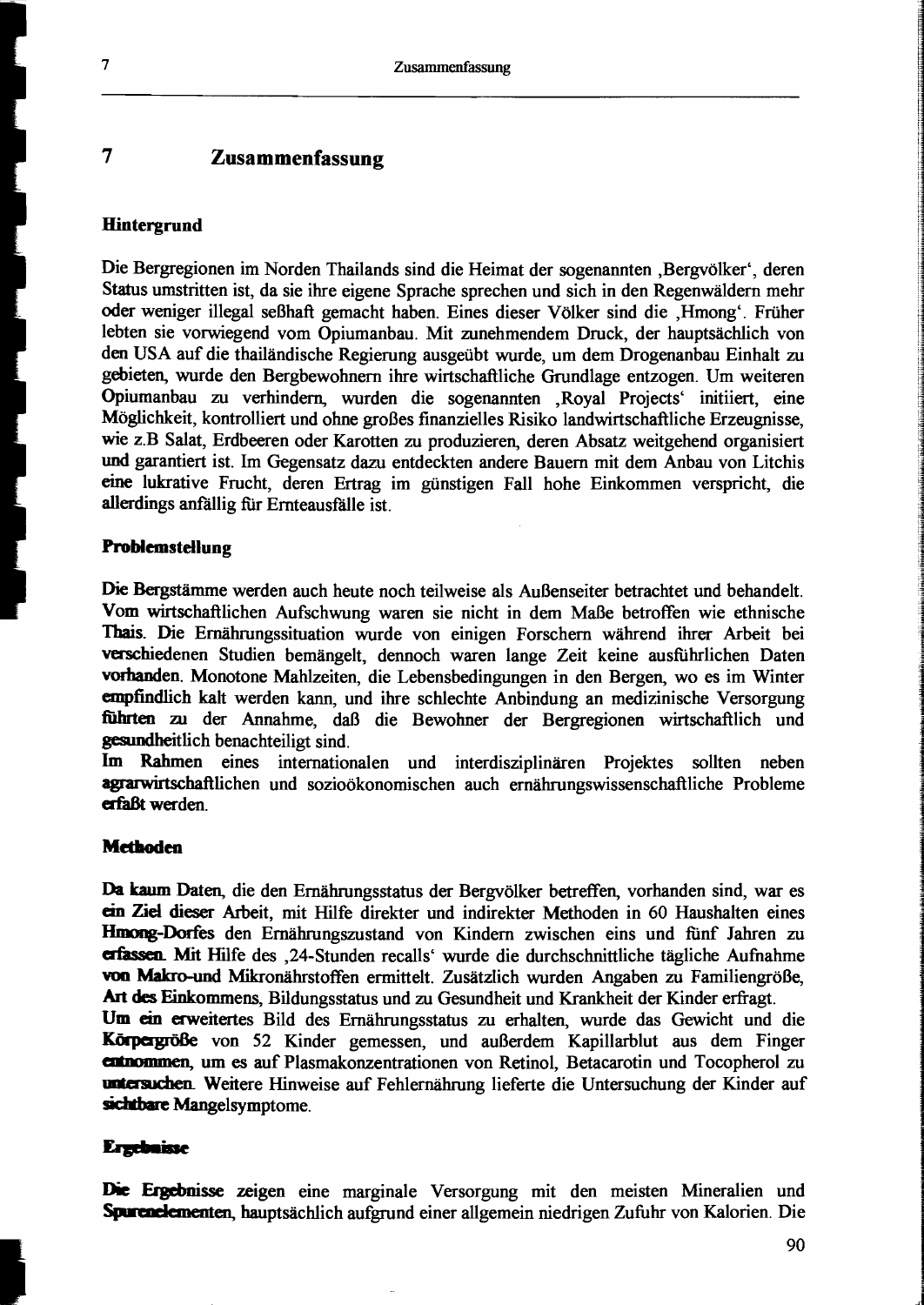Plasmaanalysen bestätigen dies, wobei besonders die Versorgung mit Betacarotin und *VItamin* E Defizite aufweist. Klinische Mangelsymptome, wie Z.B. Struma, Chleiosis, Hautveränderungen sowie Anämie wurden bei manchen Kindern entdeckt, wenngleich keine akute Mangelernährung existiert.

Die Messungen von Körpergewicht und -größe ergaben mit 67 % ein hohe Anzahl Kinder, die an chronischer Mangelernährung (height-for-age < -2 SD) leiden, und eine Prevalenz von untergewichtigen Kindern von 23 % (weight~for-age < -2 SD). Keines der Kinder litt an akuter Mangelernährung (weight-for-height < -2 SD).

Ausschließliches Stillen ist weitverbreitet, auch wenn selten länger als vier Monate praktiziert. Allerdings werden die Kinder in den meisten Fällen erst mit circa zwei Jahren vollends abgestillt. Das Beifüttern von zusätzlicher Nahrung beginnt in der Regel im Alter von vier Monaten, wobei die erste feste Nahrung hauptsächlich aus Reis mit Wasser besteht, gelegentlich gemischt mit Bananen. Kommerzielle Produkte nehmen immer mehr zu, vor allem dann, wenn Frauen im Krankenhaus entbinden, wo die Gabe von Milchpulver üblich zu sein scheint.

Traditionelle Mahlzeiten bestehen hauptsächlich aus Reis mit Gemüse. Protein und Vitamin A stammen vorwiegend von pflanzlichen Produkten, wobei die in Pflanzen enthaltene Form weniger gut zur Versorgung beiträgt als die in tierischen Produkten verfügbare.

Der mehr oder weniger direkte Übergang von Muttermilch zu ganz normaler Kost kommt fiir jüngere Kinder erschwerend hinzu, da fasrige Komponenten die Verdaulichkeit behindern, vor allem, wenn die Fähigkeit zu kauen noch nicht voll ausgeprägt ist. Aus diesem Grund ist die Phase des AbstilIens hier als besonders kritisch zu betrachten und kommt einer zeitweisen möglichen Unterversorgung gleich.

Die Versorgung mit Protein ist aufgrund der seltenen Aufnahme von Fleisch, Fisch und Eiern ebenfalls kritisch.

Die Energiegehalt der Nahrung ist gering, wofür besonders der niedrige Gehalt an Fett verantwortlich gemacht werden kann...

Ein beträchtlicher Teil der zugeführten Energie kommt von raffinierten Lebensmitteln und Süßigkeiten, deren Anteil mit verbessertem Einkommen der Eltern steigt.

Die sanitären Verhältnisse lassen sich verbessern, insbesondere die Art und Weise der Wasserreservoirs und die Behandlung des Trinkwassers. Die vorhandenen Wassersammelbehälter sind nicht sicher gegen Verschmutzung mit pathogenen Keimen, und nur wenige Familien kochen Trinkwasser ab. Infektionen, Parasitenbefall und nur wenige Familien kochen Trinkwasser ab. Infektionen, Parasitenbefall und :Durchfallerkrankungen als Folge verschmutzten Trinkwassers tragen möglicherweise zu einer Verschlechterung des Ernährungsstatus von Kindern bei.

Neuerliche Veränderungen in der Landwirtschaft fiihrten nicht nur zu einer Verbesserung der gesamtwirtschaftlichen Situation, sondern bergen auch das Risiko, daß Familien eher Geld für sogenannte ,prestige-foods' und Statussymbole ausgeben, anstatt auf eine ausgewogene Ernährung ihrer Kinder zu achten. Zudem führten die Erneuerungen in der Produktionsweise zu einem erhöhten Einsatz von Pestiziden und Düngemitteln. Obwohl die Langzeitfolgen schwer abzuschätzen sind, haben direkte Vergiftungserscheinungen aufgrund falscher Anwendung oder unzureichender Schutzmaßnahmen sowie Rückstände von Chemikalien in der Nahrung unzweifelhaft gesundheitliche Folgen, sowohl für die Bauern als auch für die Konsumenten.

#### **Schlußfolgerung**

Obwohl die Schwierigkeit, eine sich entwickelnde Bevölkerung zu beurteilen, darin besteht, das Gleichgewicht zwischen Tradition und Fortschritt nicht zu ihren Ungunsten zu verändern,